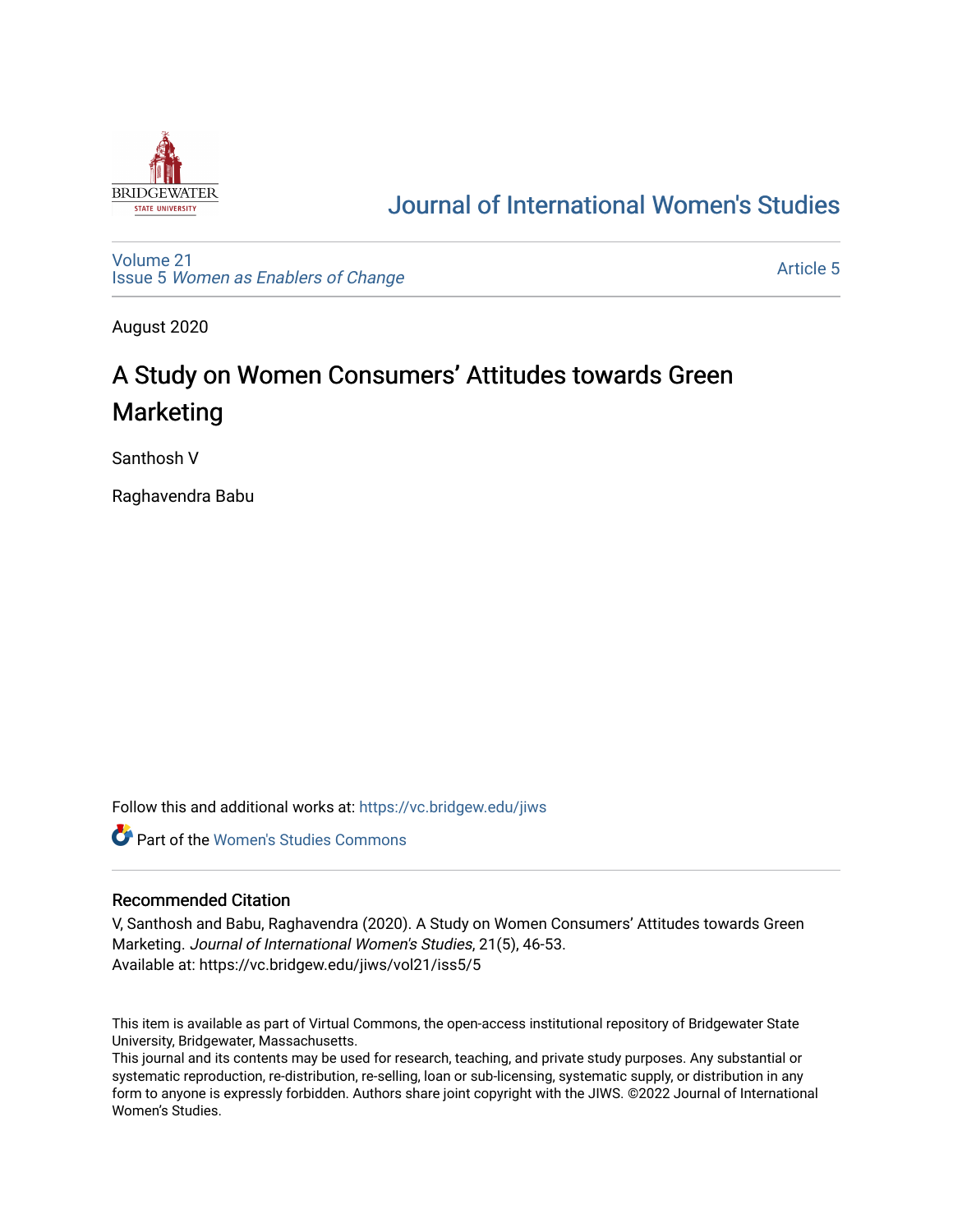#### V and Babu: A Study on Women Consumers' Attitudes towards Green Marketing

This journal and its contents may be used for research, teaching and private study purposes. Any substantial or systematic reproduction, re-distribution, re-selling, loan or sub-licensing, systematic supply or distribution in any form to anyone is expressly forbidden. ©2020 Journal of International Women's Studies.

#### **A Study on Women Consumers' Attitudes towards Green Marketing**

By Santhosh  $V^1$  $V^1$  and Raghavendra Babu<sup>[2](#page-1-1)</sup>

#### **Abstract**

Green marketing is the marketing of products that are assumed to be environmentally friendly and environmentally safe. Green marketing incorporates a wide range of actions such as production process, product modification, packaging of products, and modifying advertisements. The green marketing movement is growing rapidly across the world. Consumer awareness and motivational campaigners are needed for the development of the green market. However, the mindset of women consumers has changed in recent times and they prefer green products. Compared to other countries, in India, awareness of green products like organic food and ecofriendly products is low. Indian women consumers have very little awareness of issues such as global warming. Green is gradually becoming the representative color of eco-consciousness in India. The growing consciousness of women buyers about the origin of merchandise and global environmental crisis provides a good opportunity for entrepreneurs to attract consumers. With this in mind, data was collected to ascertain the level of concentration, preference, satisfaction, non-usage, and attitudes of consumers towards green marketing. For this study, both primary and secondary data collection and statistical investigation are used to test the hypothesis. The study reveals the relationship between age and awareness, educational qualification and preference, employment status and satisfaction, monthly income and non-usage and media, and marketing of green products.

*Keywords:* green products, green marketing, India, women in India, non-usage, marketing

#### **Introduction**

Green Marketing plays a prominent role in the development of the modern market. India is a world leader in green IT potential, according to a recently released global enterprise survey. Apple, HP, Microsoft, Intel, IBM, Dell, and Sony have succeeded in implementing green marketing strategies. The marketers need to employ the resources competently without any wastage to achieve the organization's objectives towards green marketing.

Green Marketing is not as simple a task as is implied in the terms environmental marketing and ecological marketing. Green marketing is the visible part of a strategic plan to promote sales of green products. Global warming is increasing exponentially, and ozone depletion and environmental hazards have become part of the common parlance in the  $21<sup>st</sup>$ century. These changes occur largely due to mass production, mass consumption and irresponsible marketing of hazardous products.

<span id="page-1-0"></span><sup>1</sup> Prof. Santhosh V is Assistant Professor in the Department of Commerce, Kristu Jayanti College (Autonomous). The authors can be contacted at  $santhosh@kristujayanti.com$ .

<span id="page-1-1"></span><sup>2</sup> Prof. Raghavendra Babu is Assistant Professor in the Department of Commerce, Kristu Jayanti College (Autonomous).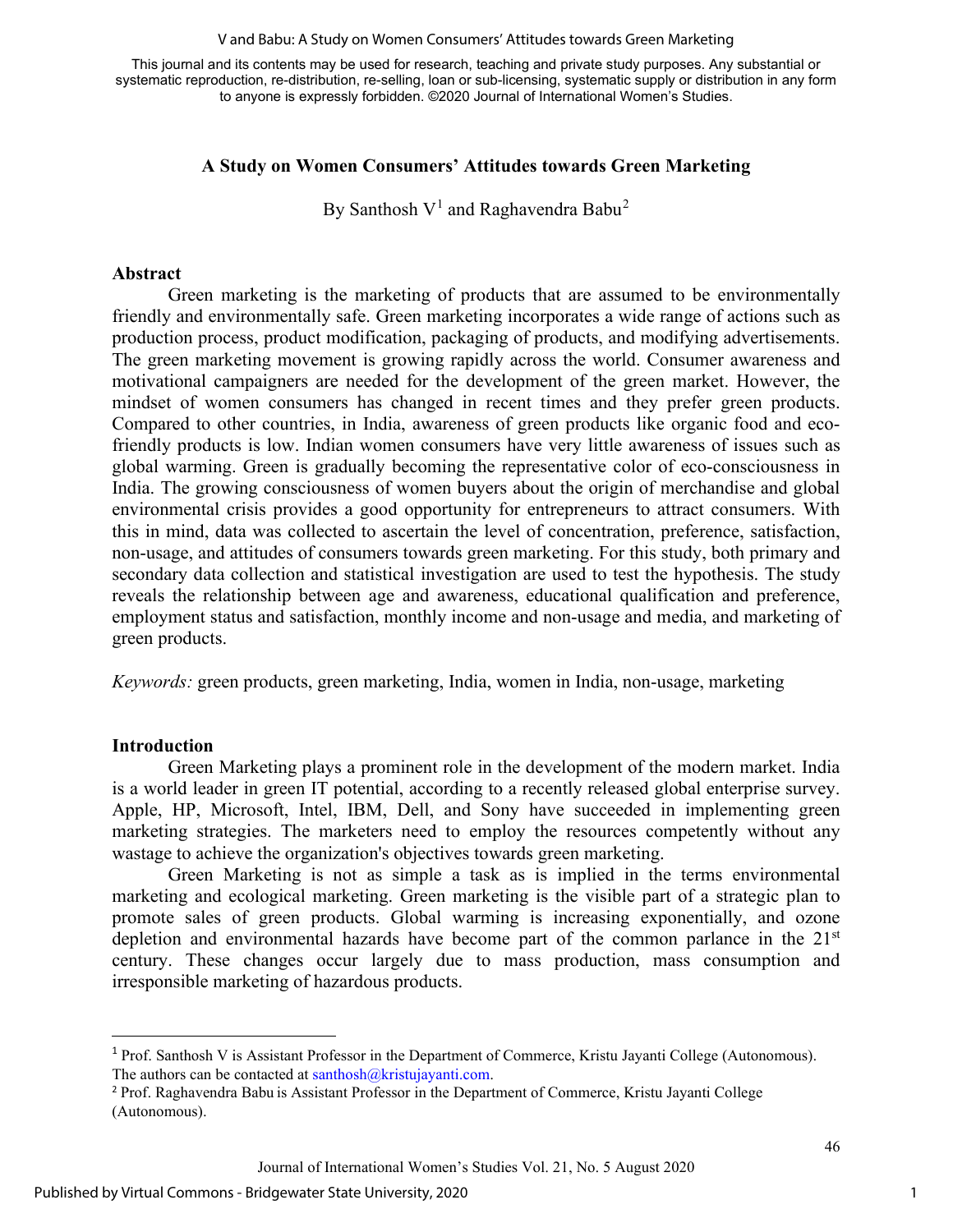Green products fulfill the needs and wants of women consumers by offering eco-friendly products at affordable prices. Green products are natural, recyclable, non-toxic, eco-friendly, and biodegradable, and they do not harm nature. A few examples of green products are organic food, recycled paper, environmentally safe cleaning products, hybrid automobiles, coir and coir products. People are concerned about the environment and have modified their buying behavior all over the world. An essential aspect of green marketing is consumers' willingness to buy green products and pay more for them. The present study seeks to gauge consumers' awareness about green products.

### **Selections from the Literature**

Merilanen S. *et al.* (2000**)** reveal in their study "Masculine Mindset of Environmental Management and Green Marketing" that green marketing and environmental management systems are more prevalent in western market economies. The study also suggests cost efficient and just means of tackling problems associated with the impact of industrial action on the environment.

Oyewole, P. (2001). The study "Social expenses of Environmental Justice Associated with the Practice of Green Marketing" reveals a theoretical link among green marketing, environmental integrity, and industrial ecology. The study argues for greater attentiveness to ecological integrity in the practice of green marketing. In parallel with the type of costs commonly discussed in the literature, the study identified another type of cost termed as 'costs with optimistic results,' which is associated with the emphasis on environmental justice in the green market.

### **Importance of Green Marketing**

- 1. **Creation of new markets:** There is an entirely new market consisting of green consumers who if given an option, prefer green products over non-green products.
- 2. **Competitive gain:** Environmental consciousness adds more customers to the available customer base, which in turn gives a [competitive advantage](https://www.feedough.com/competitive-advantage-definition-types-examples/) over competitors.
- 3. **Brand Loyalty and Increased Brand Equity:** Brands that continuously show their commitment to protecting the environment and environmental sustainability tend to earn [higher customer loyalty.](https://www.feedough.com/what-is-brand-loyalty-types-importance-examples/)
- 4. **Positive Public Image:** Environmental consciousness makes the customers feel that the company is aware of the current environmental scenario and has a responsible outlook. This results in improving the brand's [image i](https://www.feedough.com/brand-image-explanation-examples/)n the eyes of potential customer.

# **Objectives:**

- 1. To gauge the awareness of green marketing among women consumers.
- 2. To understand the levels of preference for green products.
- 3. To measure the level of satisfaction of customers regarding green products.
- 4. To understand the challenges of the green market.
- 5. To examine the present trend of green marketing and its future.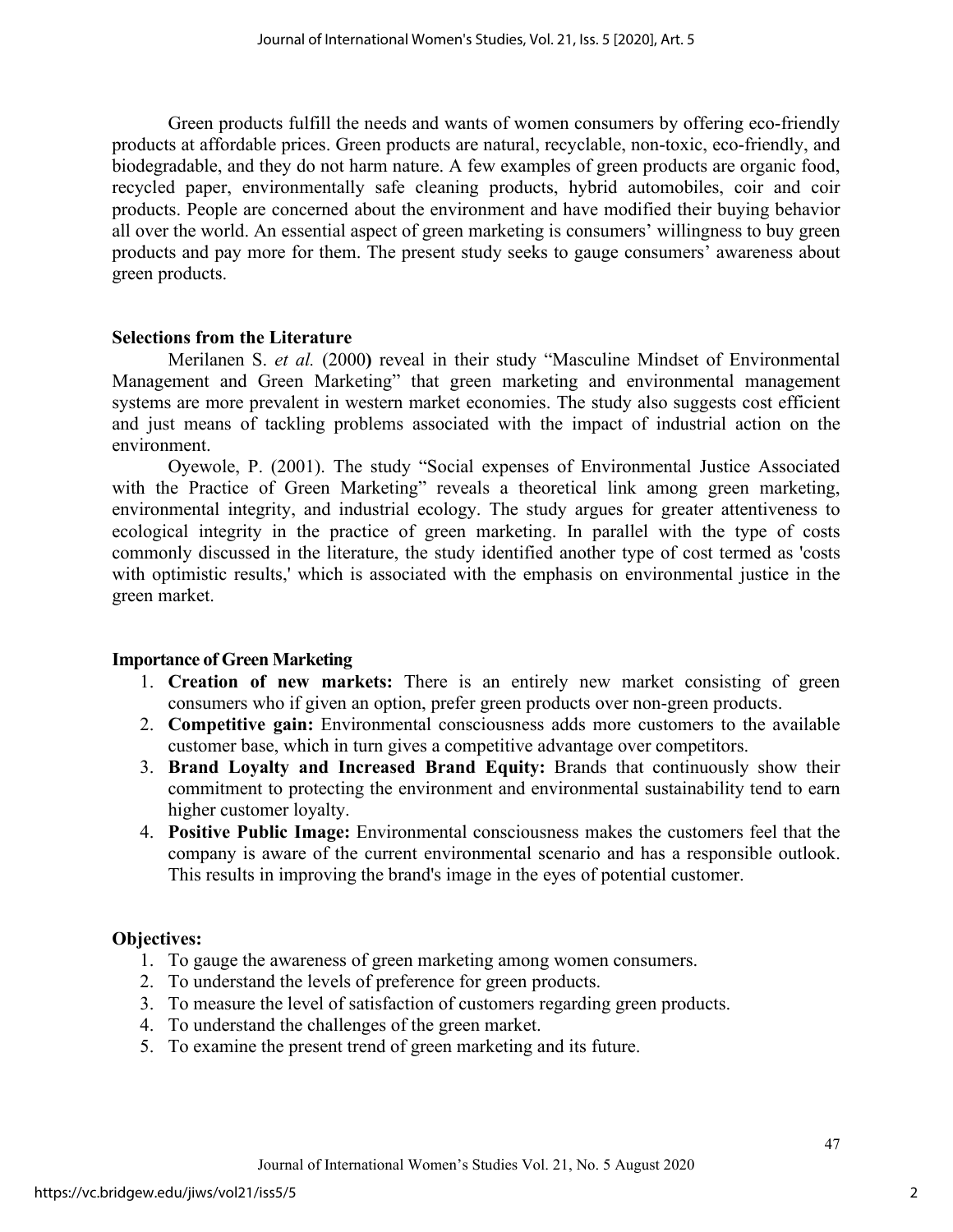# **Hypothesis:**

- 1. H0: Consumers of all ages are aware of green products.
- 2. H0: There is no significant relation between higher educational qualification and preference for green products.
- 3. H0: There is no significant relationship connecting Employment status and knowledge of green products.
- 4. H0: There is no significant relationship between monthly income and non-usage of the green products.
- 5. H0: There is no substantial relationship between media and marketing of green products

# **Research Methodology**

*Research Design*: The present study is a descriptive research design.

*Area of the Study*: The present study focused on consumers' attitudes towards green products.

*Sampling Framework*: For research purposes, convenience sampling was used, and respondents were grouped based on age, qualification, income, marital status, employment status, and their preferences for particular media was analyzed.

*Sampling Size***:** The sample size was restricted to 25 women respondents only.

*Sources of Data Collection:* Primary Data (Women Respondents): The primary statistics were captured from surveys including questionnaires and direct interaction with women.

*Secondary Data*: The secondary data was collected through published sources including journals, published reports, books, and e-sources.

*Application of Statistical tools and techniques* 

For data analysis, the Standard Deviation techniques were used.

### **Analysis**

### **1. Relationship between age and awareness of green products**

| <b>Awareness</b>                                                                                   | <b>Standard Deviation</b> |
|----------------------------------------------------------------------------------------------------|---------------------------|
| Respondents using green products                                                                   | .80000                    |
| Number of respondents aware of green products and their benefits                                   | .70238                    |
| Number of respondents aware of various brands offering green<br>products                           | .87939                    |
| Number of respondents who are aware of difference between green<br>products and non-green products | .72342                    |
| Number of respondents who are aware if green products are<br>environment friendly                  | .59722                    |

# **SPSS Output**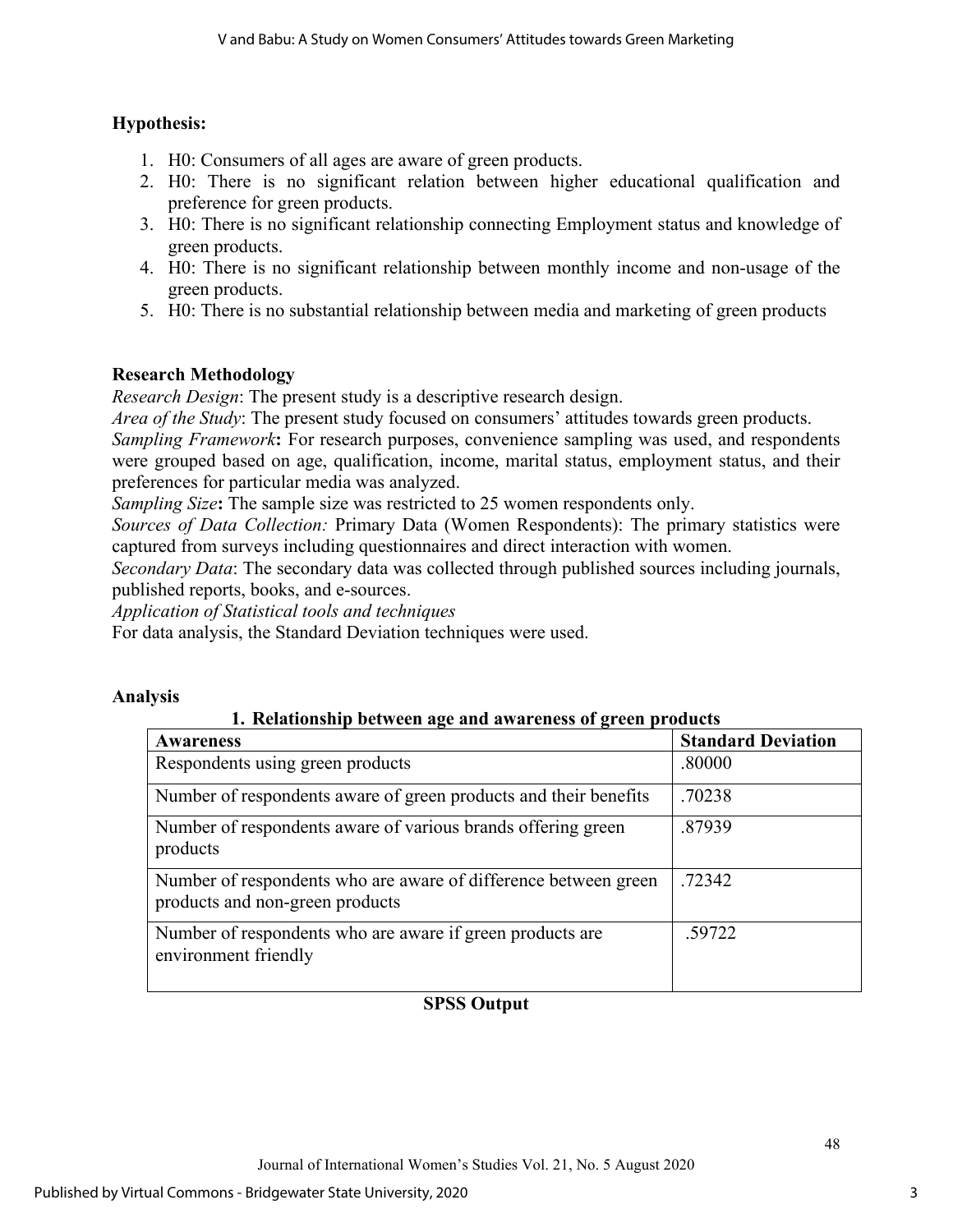Table1: Represents the standard deviation value is more than 0.5 value, so Null hypothesis (H0) rejected and Alternative hypothesis accepted(H1), so there is a significant relationship between age and awareness of green products.

| Preference                                                                                                                                             | <b>Standard Deviation</b> |
|--------------------------------------------------------------------------------------------------------------------------------------------------------|---------------------------|
| Advertisement and green themes create awareness of green<br>products.                                                                                  | .94340                    |
| Using educational marketing messages regarding the<br>greenness of the product on the label helps to build<br>consumer confidence towards the product. | .88882                    |
| Respondents would like to purchase green products if they<br>are easily available.                                                                     | .72342                    |
| Before buying green products, respondents compared their<br>prices with traditional products.                                                          | .95743                    |
| Using green products is a status symbol.                                                                                                               | .86987                    |

**2. Relationship between educational qualification and preferences**

### **SPSS Output**

Table 2: Represents that the standard deviation value is more than 0.5 value, so Null hypothesis (H0) is rejected and Alternative hypothesis accepted (H1), so there is a significant relationship between educational qualification and preference for green products.

| 3. Relationship between employment status and satisfaction                                                                     |                           |  |
|--------------------------------------------------------------------------------------------------------------------------------|---------------------------|--|
| <b>Satisfaction</b>                                                                                                            | <b>Standard Deviation</b> |  |
| Green products give a sense of satisfaction and justify their<br>price.                                                        | .83267                    |  |
| Respondents would like to pay extra amount for<br>environmentally friendly products to save the environment.                   | 1.10755                   |  |
| Claims of green products' health benefits are usually<br>exaggerated                                                           | .93630                    |  |
| Respondents are doubtful about the performance of green<br>products.                                                           | 1.01980                   |  |
| Manufacturing of green products must be highly subsidized<br>so that more companies can start manufacturing green<br>products. | .94340                    |  |

| 3. Relationship between employment status and satisfaction |
|------------------------------------------------------------|
|------------------------------------------------------------|

# **SPSS Output**

Table 3: Represents that the standard deviation value is more than 0.5 value, so Null hypothesis (H0) is rejected and Alternative hypothesis accepted(H1), so there is a significant relationship between employment status and satisfaction of consumers regarding green products.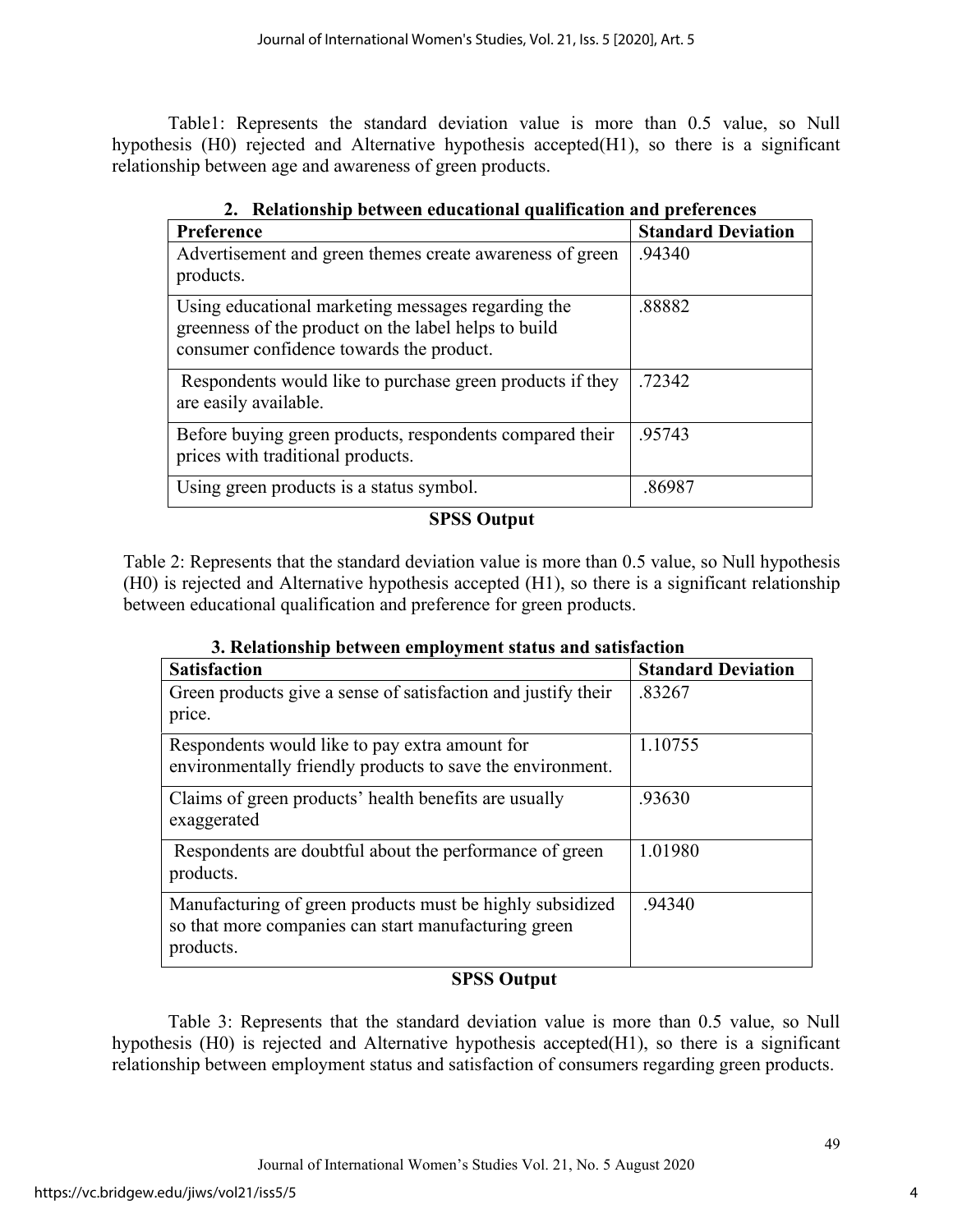| Non-Usage                                                                                          | <b>Standard Deviation</b> |
|----------------------------------------------------------------------------------------------------|---------------------------|
| Lack of proof of performance of green products                                                     | .94340                    |
| Green products are costly, and labels of green products are<br>not informative.                    | .82057                    |
| Green products are not appropriately promoted and not<br>available in the full range of varieties. | .88129                    |
| Lack of customer confidence about the performance of<br>unfamiliar products                        | .96264                    |
| Green products are not readily available in shopping outlets                                       | .91287                    |
|                                                                                                    |                           |

**4**. **Relationship between income and non-usage of green products**

# **SPSS Output**

Table 4: Represents that the standard deviation value is more than 0.5 value, so Null hypothesis (H0) is rejected and the Alternative hypothesis is accepted (H1), so there is a significant relationship between Income level and Non-usage of green products.

| 5. Relationship between media and marketing of green products                                                                                          |                           |  |
|--------------------------------------------------------------------------------------------------------------------------------------------------------|---------------------------|--|
| <b>Marketing</b>                                                                                                                                       | <b>Standard Deviation</b> |  |
| Advertisement and green themes create awareness of green<br>products.                                                                                  | .81650                    |  |
| Using educational marketing messages regarding the<br>greenness of the product on the label helps in building<br>consumer's confidence in the product. | .81240                    |  |
| The advertisement promotes green products and only talks<br>about the greenness of the product, not the performance.                                   | .76811                    |  |
| People should be educated about green products through<br>some public forums                                                                           | .66583                    |  |
| In marketing communication, society expects to be<br>informed about how the product is environment friendly.                                           | .70238                    |  |

# **5. Relationship between media and marketing of green products**

# **SPSS Output**

Table 5: Represents the standard deviation value is more than 0.5 value, so the Null hypothesis (H0) is rejected and the Alternative hypothesis is accepted (H1), so there is a significant relationship between the media and marketing of green products.

# **Findings:**

- 1. Findings show that 100% of respondents are female consumers; of those, 56% are married, and 44% are unmarried.
- 2. 56% of green product consumers belong to the age group -15-25 years.
- 3. 60% of respondents are post-graduates.
- 4. 36% of students and employees are using green products.

5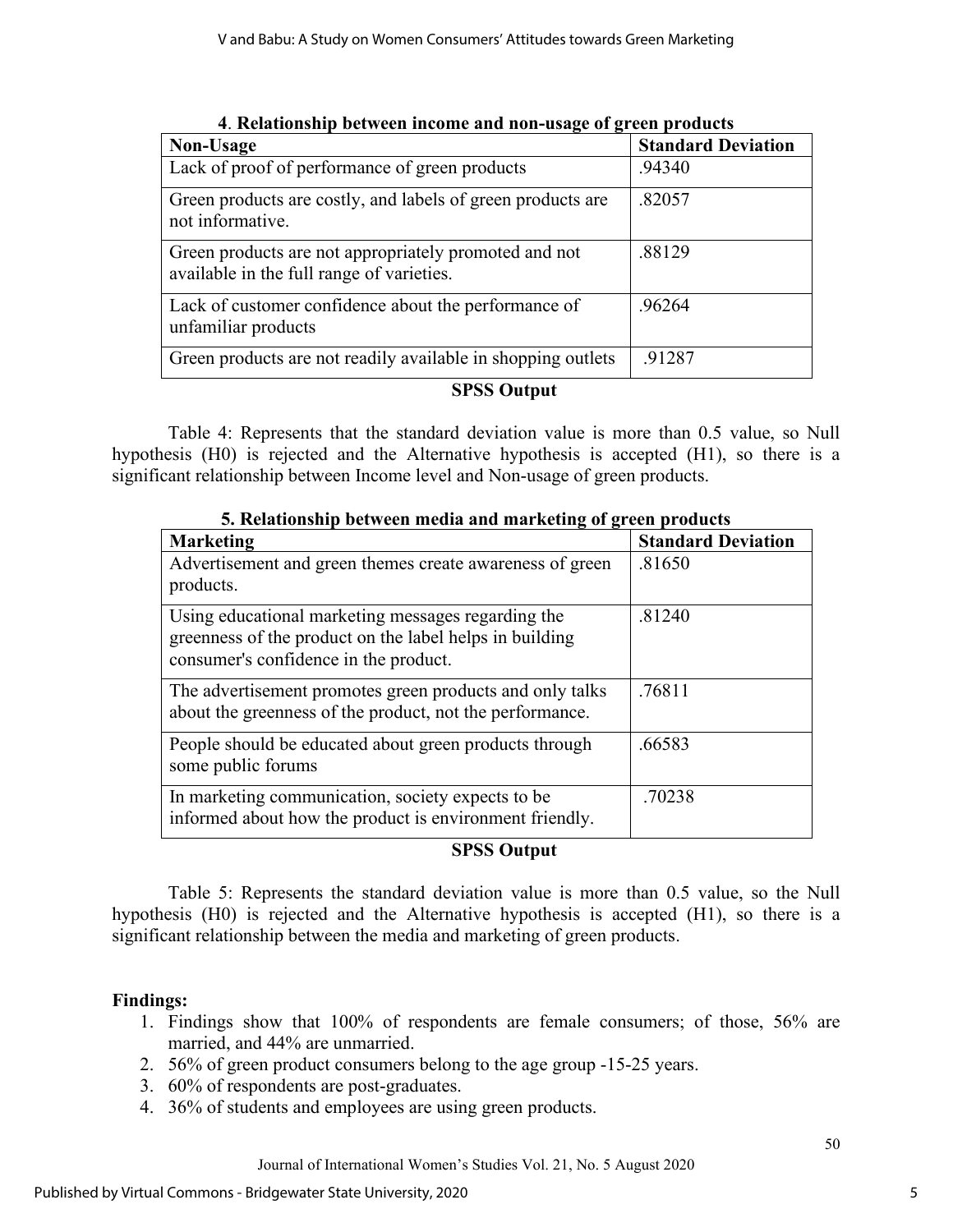- 5. 26.6% and 23.8% of respondents belong to INR10001-20000 and INR20001 to 30000 income group.
- 6. 52% of the respondents are influenced by green products.
- 7. More than 50% of respondents use green products as they are aware of their benefits, and they know the difference between green and non-green products.
- 8. Green products are eco-friendly, and cannot harm nature, they are made of recycled material, and more than 50% of respondents prefer green products.
- 9. It is found that using green products has become a mark of high social status, and these products justify their prices.
- 10. More than 50% of the respondents use green products as they believe they have health benefits, and only 33% of respondents still have doubts about the performance of green products.
- 11. Few companies manufacture green products and sell at a subsidized price, and 30% of respondents are unaware of green products.
- 12. 53% of respondents say the labels of green products are not informative, and green products cost more than regular products.
- 13. 53% of respondents are doubtful of the green products' performance.
- 14. 63% of respondents feel that green products are not readily available in all shopping outlets.
- 15. 80% of respondents feel that advertisements, green themes, educational marketing messages, advertisements in public forums, and marketing communication create greater awareness about green products.

# **Suggestions**

- 1. There are many opportunities to establish new green product entities.
- 2. Green products have become a mark of high social status, so there is a demand for green products among the affluent sections of society.
- 3. People are not aware of the subsidy on green products, so manufacturers should make a greater effort to provide this information to the general public.
- 4. If increasing numbers of products perform well, then the overall demand for green products would increase.
- 5. The labels of green products should contain more information about the products.
- 6. Outlets should take steps to effectively market the green products to increase demand and sales.

# **Conclusion**

Women are particularly keen on having a beneficial outcome through ecological and human wellbeing, both in their jobs as buyers and entrepreneurs. Women attest to their concerns about the long-term prosperity of their families, especially children, and how their concern impacts their decisions. Women shoppers' ability to buy green products is connected to the nature of green advertising. Our examination featured the disposition and buying habits of women shoppers, which can be useful for directors to better understand buyers' demeanors related to green restorative items. In the final analysis, buyers, commercial consumers, and suppliers want to minimize the adverse effects of modern life on the environment. It can be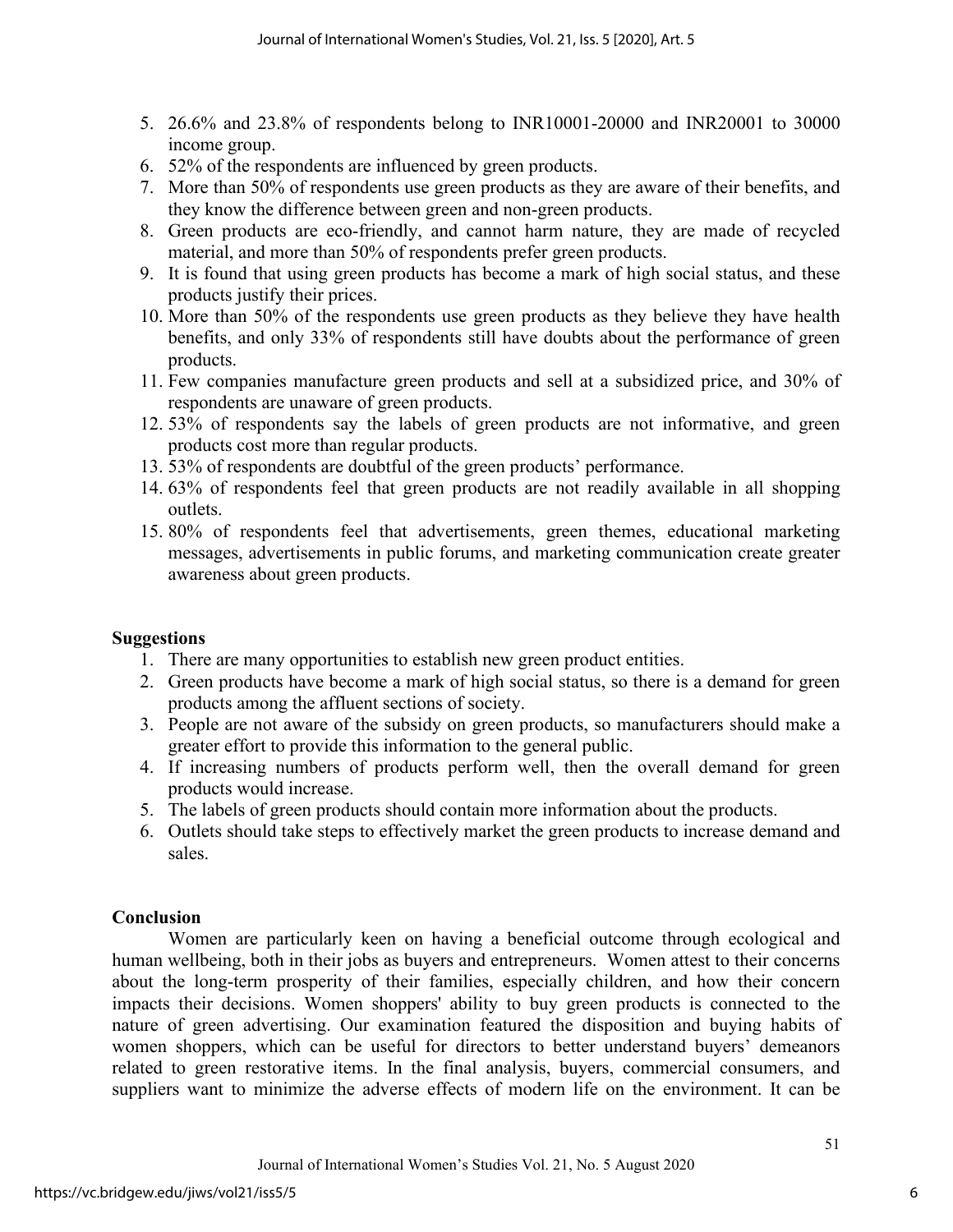stated categorically that green marketing has great importance and relevance for developing countries like India.